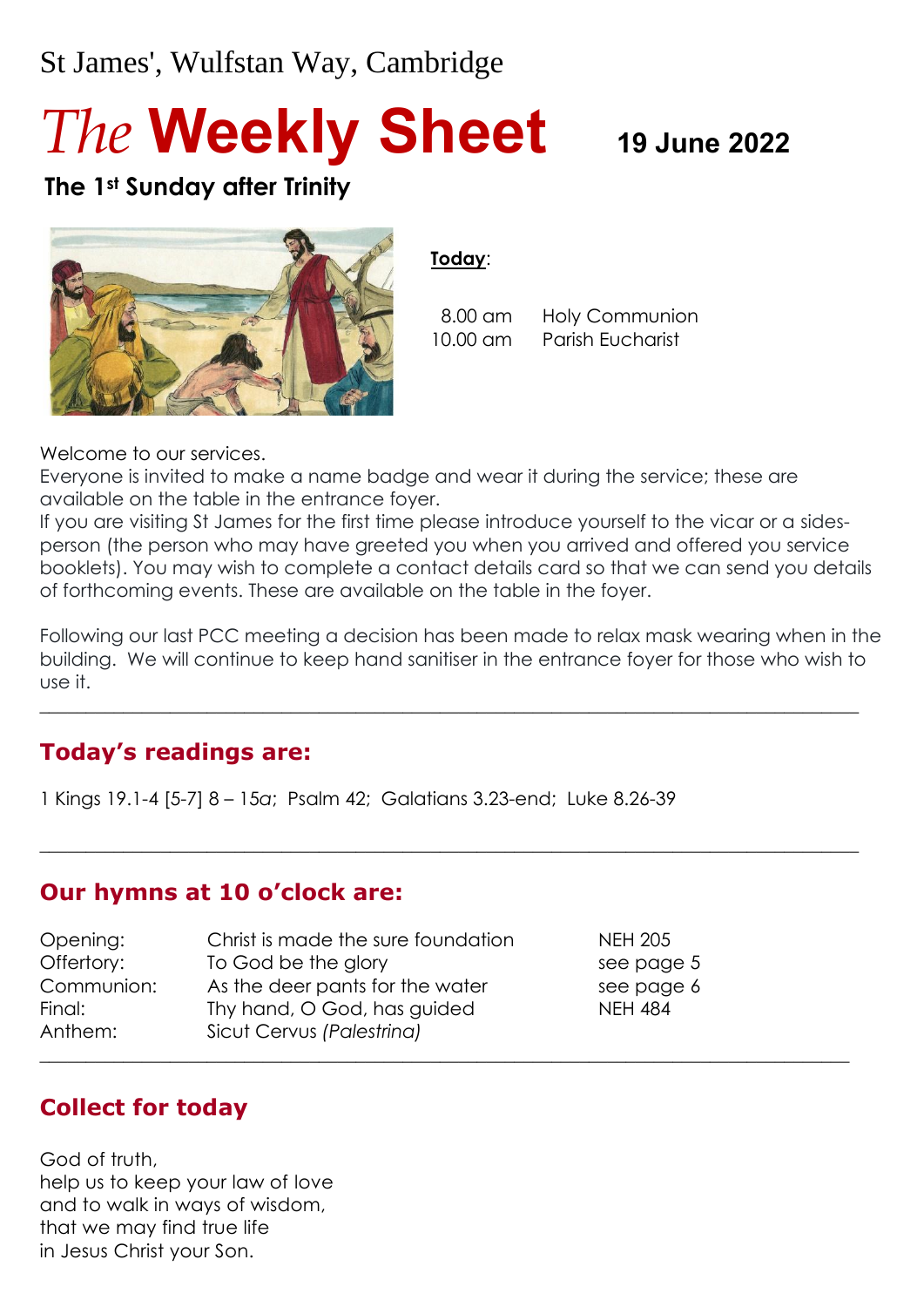# **This Week:**

| Monday 20th                | 9.15 am<br>10.00 am | Morning Prayer in Church<br><b>Meditation Group</b>                     |
|----------------------------|---------------------|-------------------------------------------------------------------------|
| Wednesday 22 <sup>nd</sup> | 10.15 am            | Eucharist<br>7.30 pm PCC Sub Committee (Communications) in Study Centre |
| Friday 24th                | 9.15 am             | Morning Prayer in Church                                                |

# **Dates for your Diary:**

| Monday 27th     | $2.00 \text{ pm}$ | Staff Meeting via Zoom                                     |
|-----------------|-------------------|------------------------------------------------------------|
| Sunday 3 July   | 8.00 am           | Holy Communion (BCP)                                       |
|                 | 10.00 am          | All Age Service led by GenR8                               |
| Thursday 7 July | 7.30 pm           | PCC Meeting, in-person/Zoom tbc                            |
| Sunday 17 July  | 10.00 am          | St James Day Festival service and farewell to Anne Strauss |

# **1 Kings 19.1-4 (5-7] 8-15***a*

#### **Elijah Flees from Jezebel**

Ahab told Jezebel all that Elijah had done, and how he had killed all the prophets with the sword. Then Jezebel sent a messenger to Elijah, saying, 'So may the gods do to me, and more also, if I do not make your life like the life of one of them by this time tomorrow.' Then he was afraid; he got up and fled for his life, and came to Beer-sheba, which belongs to Judah; he left his servant there.

But he himself went a day's journey into the wilderness, and came and sat down under a solitary broom tree. He asked that he might die: 'It is enough; now, O LORD, take away my life, for I am no better than my ancestors.'[ Then he lay down under the broom tree and fell asleep. Suddenly an angel touched him and said to him, 'Get up and eat.' He looked, and there at his head was a cake baked on hot stones, and a jar of water. He ate and drank, and lay down again. The angel of the LORD came a second time, touched him, and said, 'Get up and eat, otherwise the journey will be too much for you.'] He got up, and ate and drank; then he went in the strength of that food for forty days and forty nights to Horeb the mount of God. At that place he came to a cave, and spent the night there.

Then the word of the LORD came to him, saying, 'What are you doing here, Elijah?' He answered, 'I have been very zealous for the LORD, the God of hosts; for the Israelites have forsaken your covenant, thrown down your altars, and killed your prophets with the sword. I alone am left, and they are seeking my life, to take it away.'

#### **Elijah Meets God at Horeb**

He said, 'Go out and stand on the mountain before the LORD, for the LORD is about to pass by.' Now there was a great wind, so strong that it was splitting mountains and breaking rocks in pieces before the LORD, but the LORD was not in the wind; and after the wind an earthquake, but the LORD was not in the earthquake; and after the earthquake a fire, but the LORD was not in the fire; and after the fire a sound of sheer silence. When Elijah heard it, he wrapped his face in his mantle and went out and stood at the entrance of the cave. Then there came a voice to him that said, 'What are you doing here, Elijah?' He answered, 'I have been very zealous for the LORD, the God of hosts; for the Israelites have forsaken your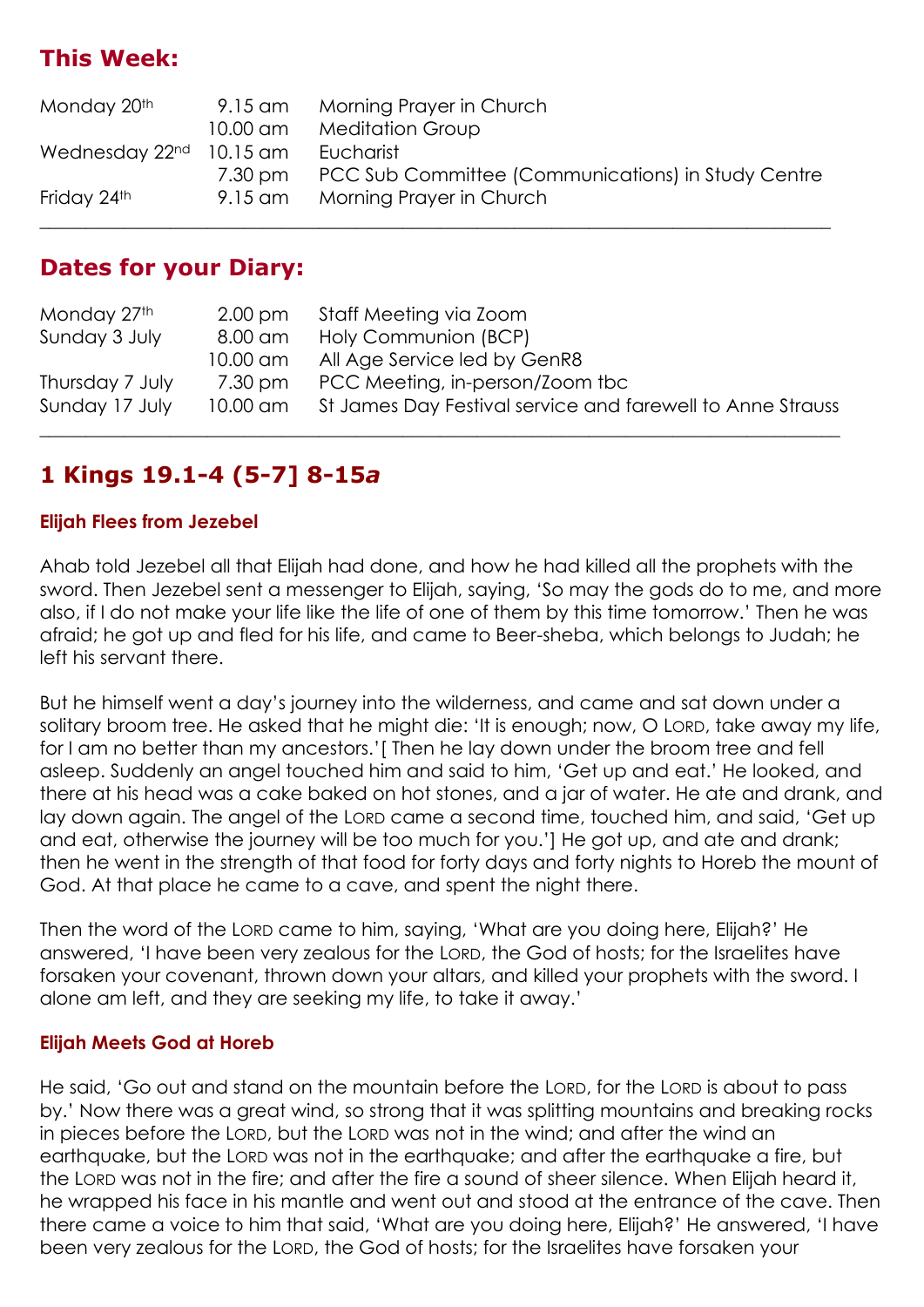covenant, thrown down your altars, and killed your prophets with the sword. I alone am left, and they are seeking my life, to take it away.' Then the LORD said to him, 'Go, return on your way to the wilderness of Damascus; when you arrive, you shall anoint Hazael as king over Aram.

\_\_\_\_\_\_\_\_\_\_\_\_\_\_\_\_\_\_\_\_\_\_\_\_\_\_\_\_\_\_\_\_\_\_\_\_\_\_\_\_\_\_\_\_\_\_\_\_\_\_\_\_\_\_\_\_

# **Psalm 42**

As the deer / longs for the / water brooks, so longs my / soul for / you, O / God. My soul is athirst for God, even for the / living / God; when shall I come be/fore the / presence of / God? My tears have been my bread / day and / night, while all day long they say to me, / 'Where is / now your /God?' now when I think on these things, I pour / out my / soul: how I went with the multitude and led the procession / to the / house of / God, with the voice of / praise and / thanksgiving, among / those who / kept / holy day. *Why are you so full of heaviness, / O my soul, and why are you / so dis/quieted with/in me? O put your / trust in / God; for I will yet give him thanks, who is the help of my / countenance, / and my / God.* My soul is / heavy with/in me; therefore I will remember you from the land of Jordan, and from Hermon / and the / hill of / Mizar. Deep calls to deep in the / thunder of your / waterfalls; all your breakers and / waves / have gone / over me. The Lord will grant his loving-kindness / in the / daytime; through the night his song will be with me, a / prayer to the / God of my / life. I say to God my rock, 'Why have / you for/gotten me, and why go I so heavily, / while the / enemy op/presses me?' As they crush my bones, my / enemies / mock me; while all day long they say to me, / 'Where is / now your / God?' *Why are you so full of heaviness, / O my / soul, and why are you / so dis/quieted with/in me? O put your / trust in / God; for I will yet give him thanks, who is the help of my / countenance, / and my / God.*

### **Galatians 3.23-end**

Now before faith came, we were imprisoned and guarded under the law until faith would be revealed. Therefore the law was our disciplinarian until Christ came, so that we might be justified by faith. But now that faith has come, we are no longer subject to a disciplinarian, for in Christ Jesus you are all children of God through faith. As many of you as were baptized into Christ have clothed yourselves with Christ. There is no longer Jew or Greek, there is no longer

\_\_\_\_\_\_\_\_\_\_\_\_\_\_\_\_\_\_\_\_\_\_\_\_\_\_\_\_\_\_\_\_\_\_\_\_\_\_\_\_\_\_\_\_\_\_\_\_\_\_\_\_\_\_\_\_\_\_\_\_\_\_\_\_\_\_\_\_\_\_\_\_\_\_\_\_\_\_\_\_\_\_\_\_\_\_\_\_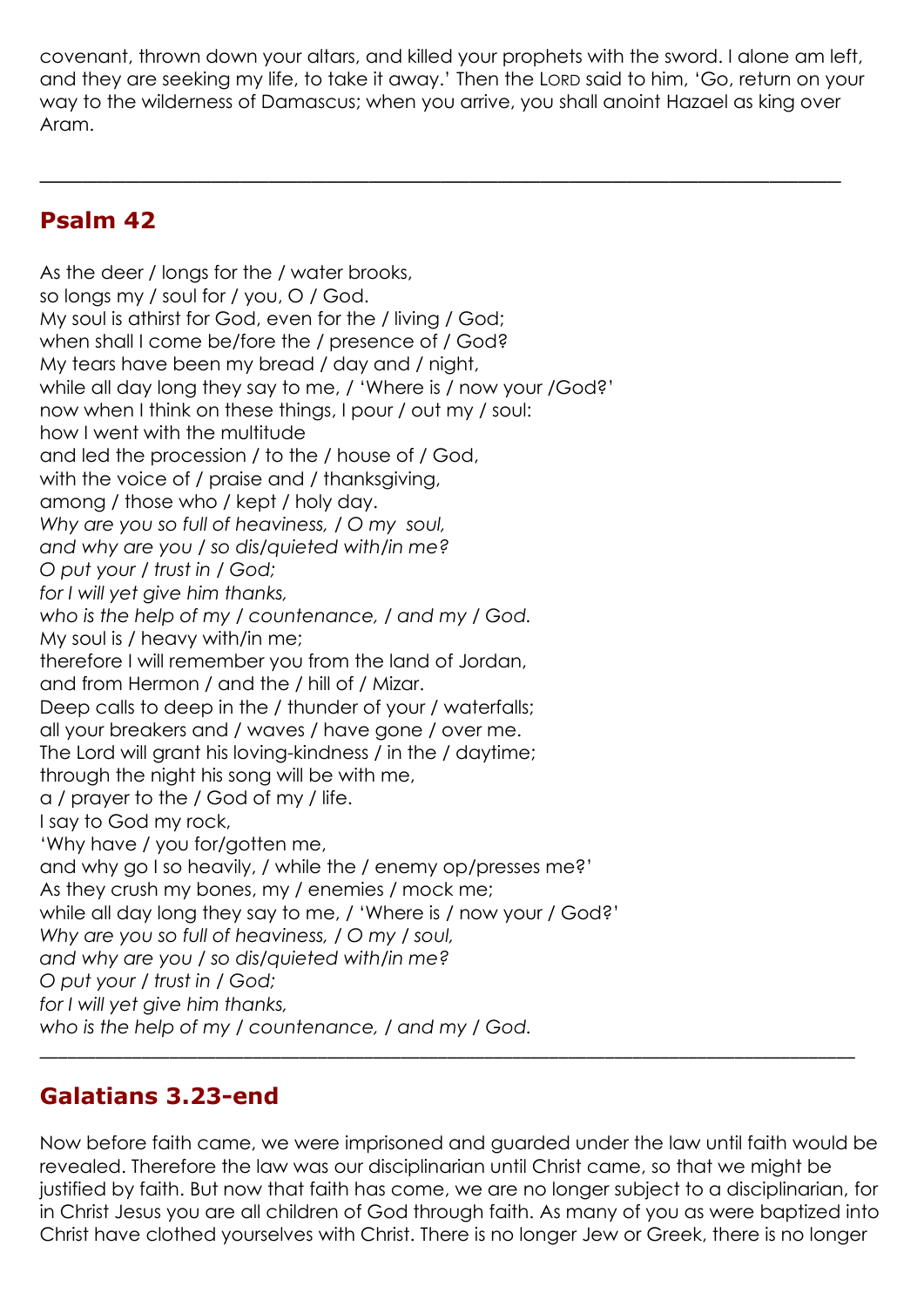slave or free, there is no longer male and female; for all of you are one in Christ Jesus. And if you belong to Christ, then you are Abraham's offspring, heirs according to the promise.

 $\_$  , and the set of the set of the set of the set of the set of the set of the set of the set of the set of the set of the set of the set of the set of the set of the set of the set of the set of the set of the set of th

# **Luke 8.26-39**

#### **Jesus Heals the Gerasene Demoniac**

Then they arrived at the country of the Gerasenes, which is opposite Galilee. As he stepped out on land, a man of the city who had demons met him. For a long time he had worn no clothes, and he did not live in a house but in the tombs. When he saw Jesus, he fell down before him and shouted at the top of his voice, 'What have you to do with me, Jesus, Son of the Most High God? I beg you, do not torment me'— for Jesus had commanded the unclean spirit to come out of the man. (For many times it had seized him; he was kept under guard and bound with chains and shackles, but he would break the bonds and be driven by the demon into the wilds.) Jesus then asked him, 'What is your name?' He said, 'Legion'; for many demons had entered him. They begged him not to order them to go back into the abyss.

Now there on the hillside a large herd of swine was feeding; and the demons begged Jesus to let them enter these. So he gave them permission. Then the demons came out of the man and entered the swine, and the herd rushed down the steep bank into the lake and was drowned.

When the swineherds saw what had happened, they ran off and told it in the city and in the country. Then people came out to see what had happened, and when they came to Jesus, they found the man from whom the demons had gone sitting at the feet of Jesus, clothed and in his right mind. And they were afraid. Those who had seen it told them how the one who had been possessed by demons had been healed. Then all the people of the surrounding country of the Gerasenes asked Jesus to leave them; for they were seized with great fear. So he got into the boat and returned. The man from whom the demons had gone begged that he might be with him; but Jesus sent him away, saying, 'Return to your home, and declare how much God has done for you.' So he went away, proclaiming throughout the city how much Jesus had done for him.

# **Readings for next Sunday, 26 June (2nd Sunday after Trinity)**

2 Kings 2.1-2, 6-14; Psalm 77.1-2, 11-end [or 77.11-end]; Galatians 5.1, 13-25; Luke 9.51 – end.

 $\_$  , and the set of the set of the set of the set of the set of the set of the set of the set of the set of the set of the set of the set of the set of the set of the set of the set of the set of the set of the set of th

\_\_\_\_\_\_\_\_\_\_\_\_\_\_\_\_\_\_\_\_\_\_\_\_\_\_\_\_\_\_\_\_\_\_\_\_\_\_\_\_\_\_\_\_\_\_\_\_\_\_\_\_\_\_\_\_\_\_

Our next **Bring & Buy sale with Coffee Morning** is on Saturday 25 June between 10 am and 12 noon. It will be outside and weather permitting. We will need lots of help, and if you can volunteer with setting up/clearing away, helping on the day, or making cakes, please contact Pam Butler on 07745 591235 or email pambutler27@hotmail.com. Thank you.

On Sunday 3 July **GenR8 will lead our 10 o'clock All Age** service with storytelling, music and reflection. Peter Judd will preside at 8 o'clock Holy Communion.

On Sunday 17 July we will hold our **St James Patronal festival service** at 10 o'clock and say farewell to Anne Strauss.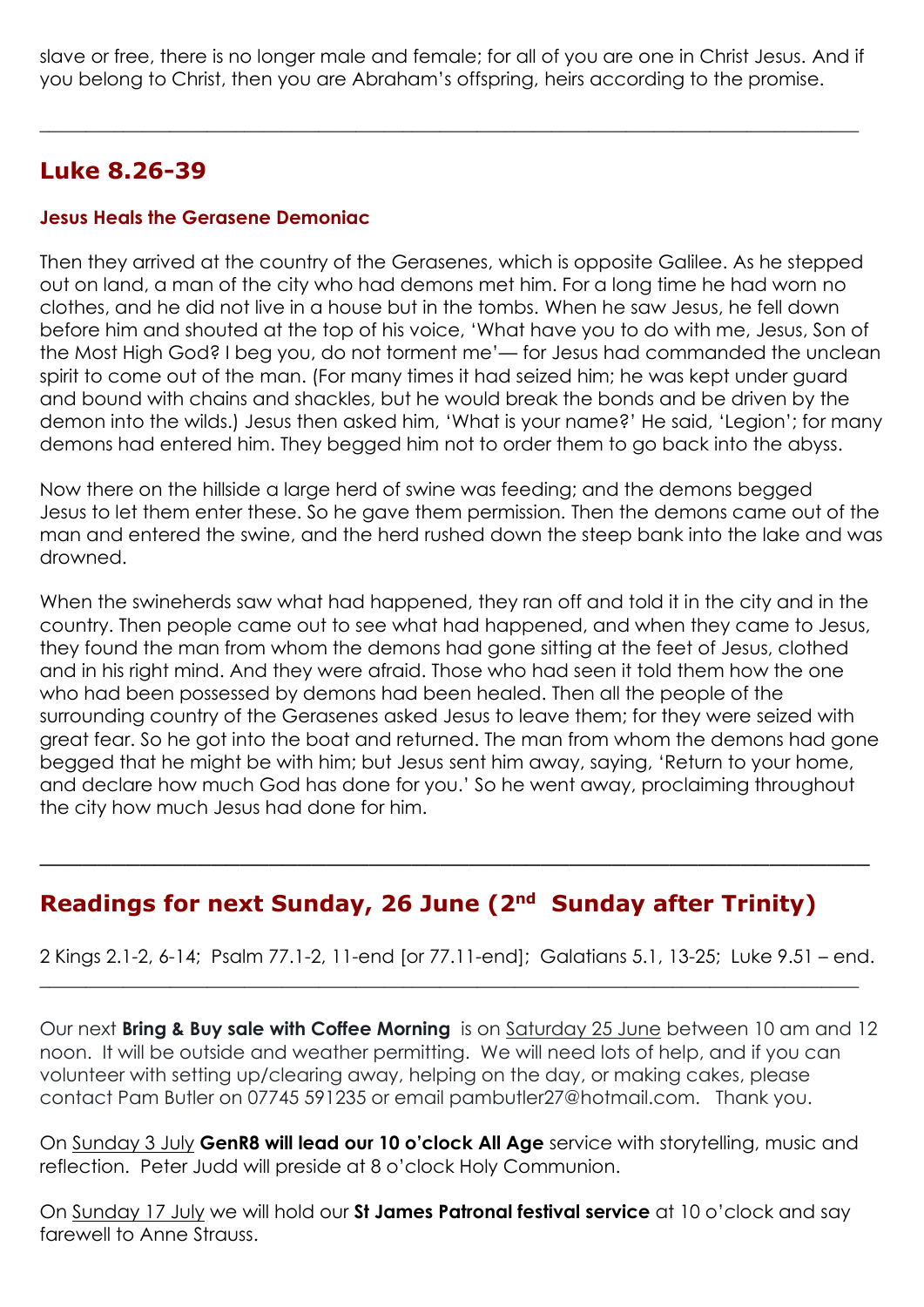**Rosemary and Robert** would like to thank everyone who supported their recent Garden Party. £305 was raised for Arthur Rank Hospice.

For anyone visiting the church or attending services there is **a wheelchair** available for use stored in the cloakroom next door to the church office.

**A reminder to anyone who needs access to the church during the week to** check the Room Hire sheet (displayed on the noticeboard opposite the office) to see if there are any groups using the building at the time you wish to enter.

If you would like to add your name to our **prayer list of names that appear on the back of the weekly sheet,** please let Caroline in the office know. It would be lovely to include the names of newcomers to our congregation but also the names of others who regularly worship with us but may not have forwarded their wish to be included on the list. Email Caroline at [stjameschurchcambridge@yahoo.co.uk](mailto:stjameschurchcambridge@yahoo.co.uk) 

**The Office** is open on Wednesday and Thursday this week, usual office hours, 9.15 am – 1.15 pm. Caroline will be working from home on Monday.

**Christian Aid** is holding an afternoon tea for all Christian Aid supporters and friends on Saturday 9 July, 3 pm – 5 pm at St Augustine of Canterbury in Richmond Road, CB4 3PS. It's an opportunity to hear about Christian Aid news and about fundraising by other churches across Cambridge. Parking is available in nearby streets. Everyone is welcome.

**Prayer for Ukraine** is now displayed on the board in the entrance foyer.

**Greenbelt Festival** at Broughton House near Kettering, 26-29 August. The organisers are looking for **volunteers aged 16+ to work as stewards** during the event. Groups of friends applying to be on the same stewarding team can be accepted, will get a festival day ticket for free, daily meal voucher allowances, free tea and coffee, free showers and a subsidised festival tee-shirt. Volunteering at Greenbelt can be accredited towards DofE and other award schemes. Interested? Look out for the link which was sent out with our Weekly Update email or contact Rev'd Ros Hunt at [oreoros8@gmail.com](mailto:oreoros8@gmail.com)

The '**Community Hub'** is open regularly on Saturdays, 10.30 – 12 noon. The range of food on offer is limited but the basics are available, including refrigerated items, for those who are struggling to pay for provisions.

Tea and coffee from the Nave has returned - offering people the chance to chat alongside food collection.

 $\_$  , and the set of the set of the set of the set of the set of the set of the set of the set of the set of the set of the set of the set of the set of the set of the set of the set of the set of the set of the set of th

# **Offertory Hymn:**

1

To God be the glory, great things he has done! So loved he the world that he gave us his Son, who yielded his life an atonement for sin and opened the life-gate that all may go in.

> *Praise the Lord! Praise the Lord! Let the earth hear his voice! Praise the Lord! Praise the Lord! Let the people rejoice!*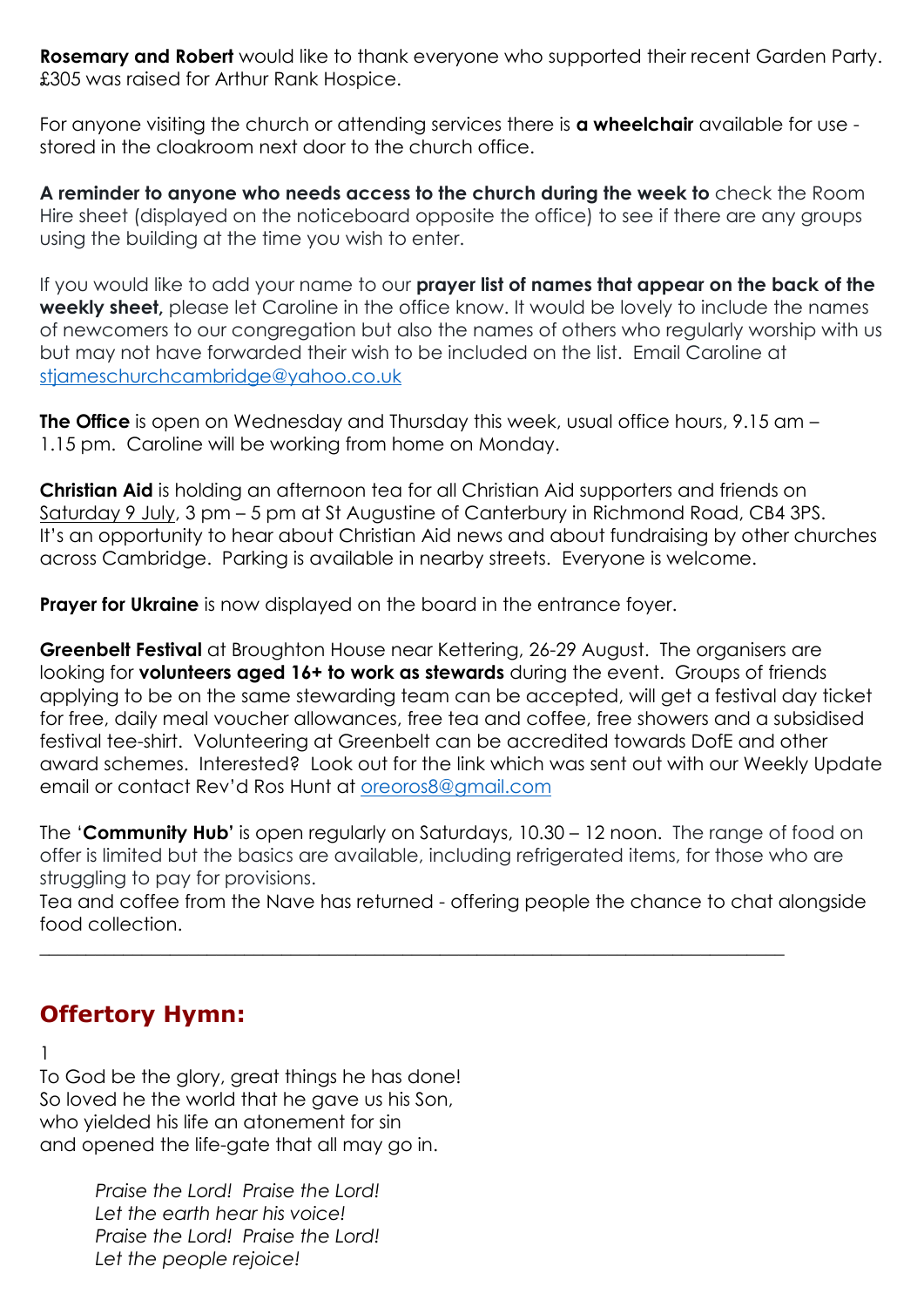*O come to the Father, through Jesus the Son, and give him the glory! Great things he has done!*

2

O perfect redemption, the purchase of blood! To every believer the promise of God! The vilest offender who truly believes, that moment from Jesus forgiveness receives.

*Praise the Lord …*

3

Great things he has taught us, great things he has done, and great our rejoicing through Jesus the son; but purer and higher and greater will be our wonder, our rapture, when Jesus we see.

> *Praise the Lord! Praise the Lord! Let the earth hear his voice! Praise the Lord! Praise the Lord! Let the people rejoice! O come to the Father, through Jesus the Son, and give him the glory! Great things he has done!*

> > *Frances Jane van Alstyne (Fanny J Crosby) (1820-1915) CCL 91946*

# **Communion Hymn:**

1

As the deer pants for the water, so my soul longs after you. You alone are my heart's desire and I long to worship you.

*You alone are my strength, my shield, to you alone may my spirit yield. You alone are my heart's desire and I long to worship you.*

 $\mathcal{D}$ 

I want you more than gold or silver, only you can satisfy. You alone are the real joy-giver and the apple of my eye.

#### 3

You're my friend and you are my brother, even though you are a king. I love you more than any other, so much more than anything.

> *Martin Nystrom, based on Psalm 42:1-2 CCL 91946*